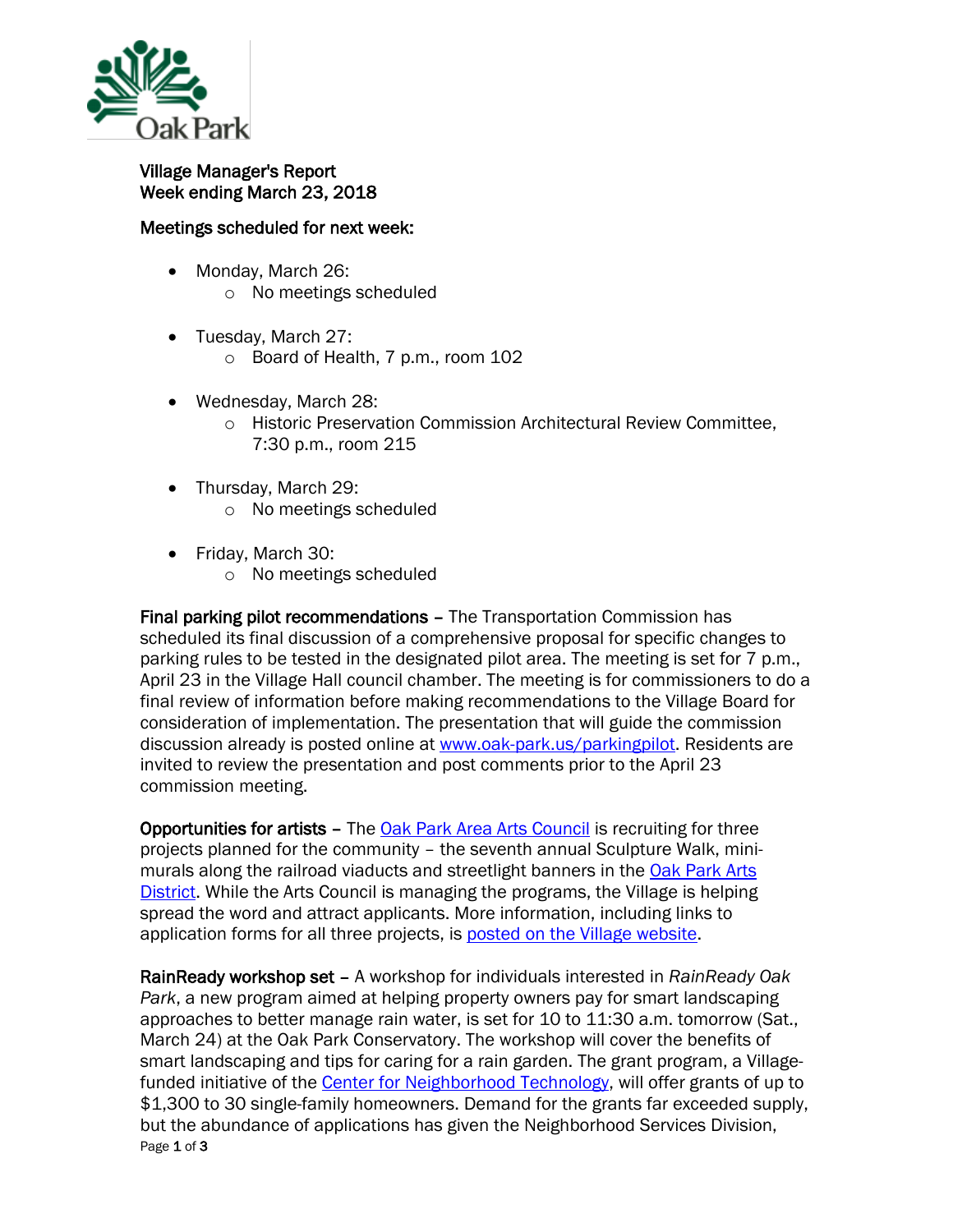which manages recruitment, a head start for marketing the program next year. Owners of 10 single-family homes received RainReady grants last year through the pilot program. More information on the program is [posted on the Village website.](https://www.oak-park.us/news/grant-program-help-oak-park-homeowners-get-rainready)

Holmes school expansion – Underground utility work related to the scheduled expansion of Holmes Elementary School is scheduled to begin next week and continue for about three weeks. The underground work includes relocating Village water and sewer mains. Most of the work will occur within a fenced area. However, the adjacent sidewalk along the north side of Chicago Avenue will be closed. Plans are in place to ensure pedestrian safety.

Composting update – Enrollment in the [CompostAble](https://www.oak-park.us/village-services/refuse-recycling/compostable-program) residential composting program continues to grow. In the first two months of this year, 69 households joined the program, including 21 new households in February. Many of those joining the program for the first time this year have cited the incentive program approved by the Village Board as important to their decision. The incentive of three months free requires a 12-month commitment. The program, which is managed by the Environment Services Division of the Public Works Department, now provides services to 1,351 subscribers.

Alley improvements ahead – Preparations have begun for the season's first round of alley improvements, which are set to begin in April. Crews will begin delivering supplies and staging equipment next week at locations throughout the community where work is scheduled. All alley reconstruction includes drainage improvements, which are installed prior to the new pavement. Some 25 alley segments are scheduled for reconstruction this season.

Miscellaneous construction updates – Lane closures on Madison Street for the Rush Oak Park Hospital improvement project did not occur this week as planned, but remain on the horizon, the specific dates yet to be determined. Relocating utility lines to the site will require closing lanes in both directions on Madison Street, but the contractor will be alternating lane closures. Crews are progressing with the final stages of the pipeline project to carry Lake Michigan water west through Oak Park. The pipeline work is projected to be competed in Oak Park in May, followed by paving Fillmore Avenue between Highland Avenue and Austin Boulevard. In other construction projects, underground utility work continues at the Lincoln Property redevelopment project site on South Boulevard at Harlem Avenue. Samples were collected this week for environmental testing at the Lexington development site on Madison Street at Home Avenue.

Page 2 of 3 Public Works activities - Street Division crews restored parkways disrupted at five locations by water and sewer work. Street crews also picked up litter in the business districts and Village parking lots, while a contractor began sweeping streets in various locations. Street Lighting Division and Water & Sewer Division crews joined forces to remove and replace a street light pole at 1002 Hayes St. that was too close to a fire hydrant. Preparations are underway to reroute the street light electrical service to underground conduit at the Frank Lloyd Wright Home & Studio. The project will protect a historically significant ginkgo tree and improve the aesthetics of the high-traffic tourist site. Water & Sewer Division crews repaired water main breaks at Austin Boulevard and Erie Street and on Division Street at Harvey Avenue. A leaking water service also was repaired at 1123 Schneider St. Seasonal parkway tree